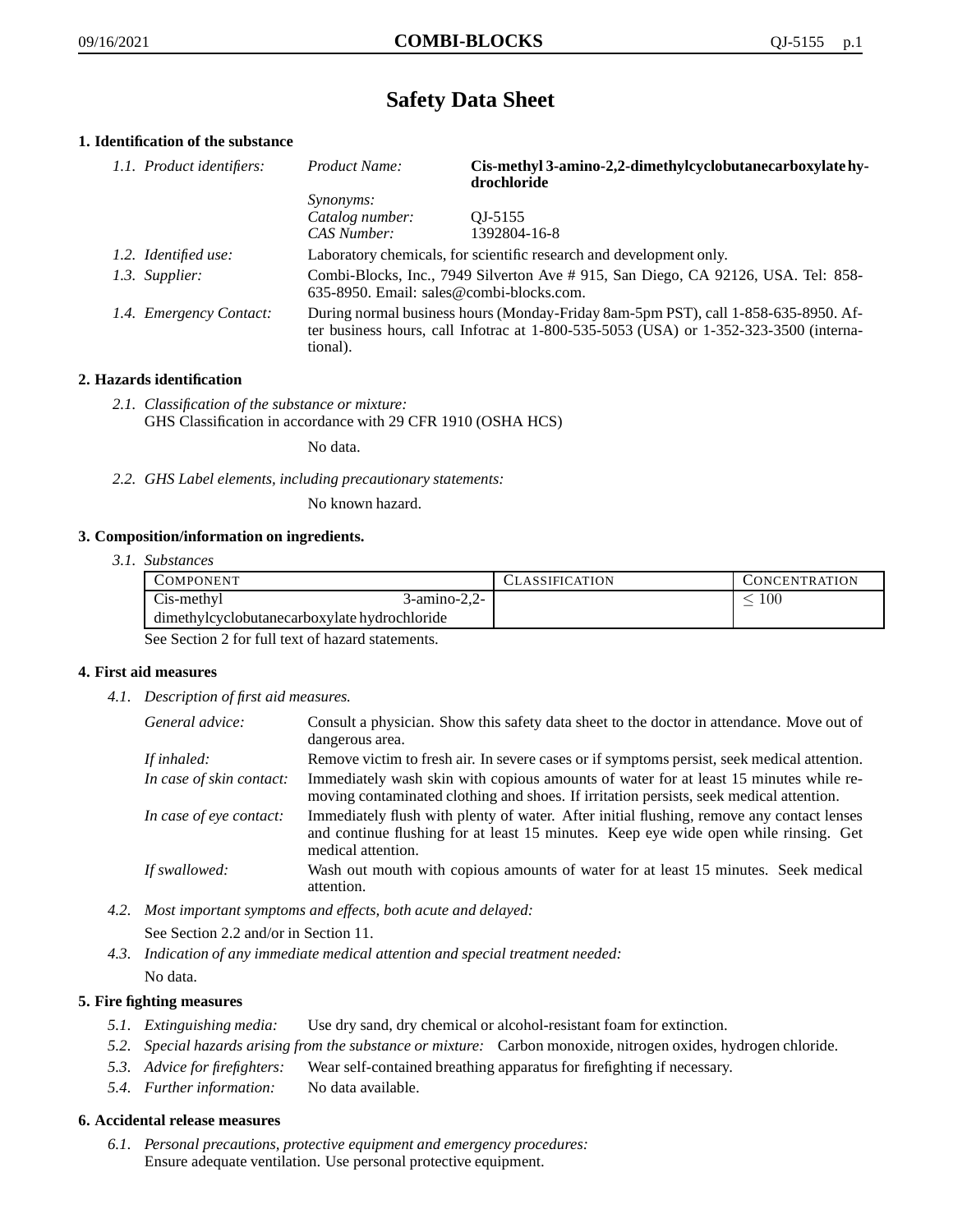- *6.2. Environmental precautions:*
	- Should not be released into the environment. See Section 12 for additional ecological information.
- *6.3. Methods and materials for containment and cleaning up:* Sweep up or vacuum up spillage and collect in suitable container for disposal.
- *6.4. Reference to other sections:* Refer to protective measures listed in Sections 8 and 13.

## **7. Handling and storage**

- *7.1. Precautions for safe handling:* Avoid contact with skin and eyes. Avoid inhalation of vapour or mist. Keep away from sources of ignition - No smoking. Take measures to prevent the build up of electrostatic charge. For precautions see section 2.2.
- *7.2. Conditions for safe storage, including any incompatibilities:* Store refrigerated. Keep container tightly closed in a dry and well-ventilated place. Containers which are opened must be carefully resealed and kept upright to prevent leakage.
- *7.3. Specific end use(s):* Laboratory chemicals, for scientific research and development only.

## **8. Exposure Controls / Personal protection**

*8.1. Control parameters:*

*Components with workplace control parameters:* Contains no substances with occupational exposure limit values. *8.2. Exposure controls:*

*Appropriate engineering controls:* Ensure that eyewash stations and safety showers are close to the workstation location. Ensure adequate ventilation, especially in confined areas.

*Personal protective equipment:*

| Eye/face protection:    | Wear appropriate protective eyeglasses or chemical safety goggles as described by OSHA's<br>eye and face protection regulations in 29 CFR 1910.133 or European Standard EN166.                                                                                                                                         |
|-------------------------|------------------------------------------------------------------------------------------------------------------------------------------------------------------------------------------------------------------------------------------------------------------------------------------------------------------------|
| Skin protection:        | Handle with gloves. Gloves must be inspected prior to use. Use proper glove removal<br>technique (without touching glove's outer surface) to avoid skin contact with this product.<br>Dispose of contaminated gloves after use in accordance with applicable laws and good<br>laboratory practices. Wash and dry hands |
| <b>Body Protection:</b> | Complete suit protecting against chemicals, Flame retardant antistatic protective clothing.,<br>The type of protective equipment must be selected according to the concentration and<br>amount of the dangerous substance at the specific workplace.                                                                   |
| Respiratory protection: |                                                                                                                                                                                                                                                                                                                        |

Control of environmental exposure: Prevent further leakage or spillage if safe to do so. Do not let product enter drains.

#### **9. Physical and chemical properties**

*9.1. Information on basic physical and chemical properties*

| (a)                          | Appearance:                                   | No data  |
|------------------------------|-----------------------------------------------|----------|
| (b)                          | Odour:                                        | No data  |
| (c)                          | Odour Threshold:                              | No data  |
| (d)                          | pH:                                           | No data  |
| (e)                          | Melting point/freezing point:                 | No date. |
| (f)                          | Initial boiling point and boiling range:      | No data  |
| (g)                          | Flash point:                                  | No data  |
| (h)                          | Evaporatoin rate:                             | No data  |
| (i)                          | Flammability (solid, gas):                    | No data  |
| (j)                          | Upper/lower flammability or explosive limits: | No data  |
| (k)                          | Vapour pressure:                              | No data  |
| $\left( \frac{1}{2} \right)$ | Vapour density:                               | No data  |
| (m)                          | Relative density:                             | No data  |
| (n)                          | Water solubility:                             | No data  |
| $\circ$                      | Partition coefficient: n-octanol/water:       | No data  |
| (p)                          | Auto-ignition:                                | No data  |
| (q)                          | Decomposition temperature:                    | No data  |
| (r)                          | Viscosity:                                    | No data  |
| (s)                          | Explosive properties:                         | No data  |
| (t)                          | Oxidizing properties:                         | No data  |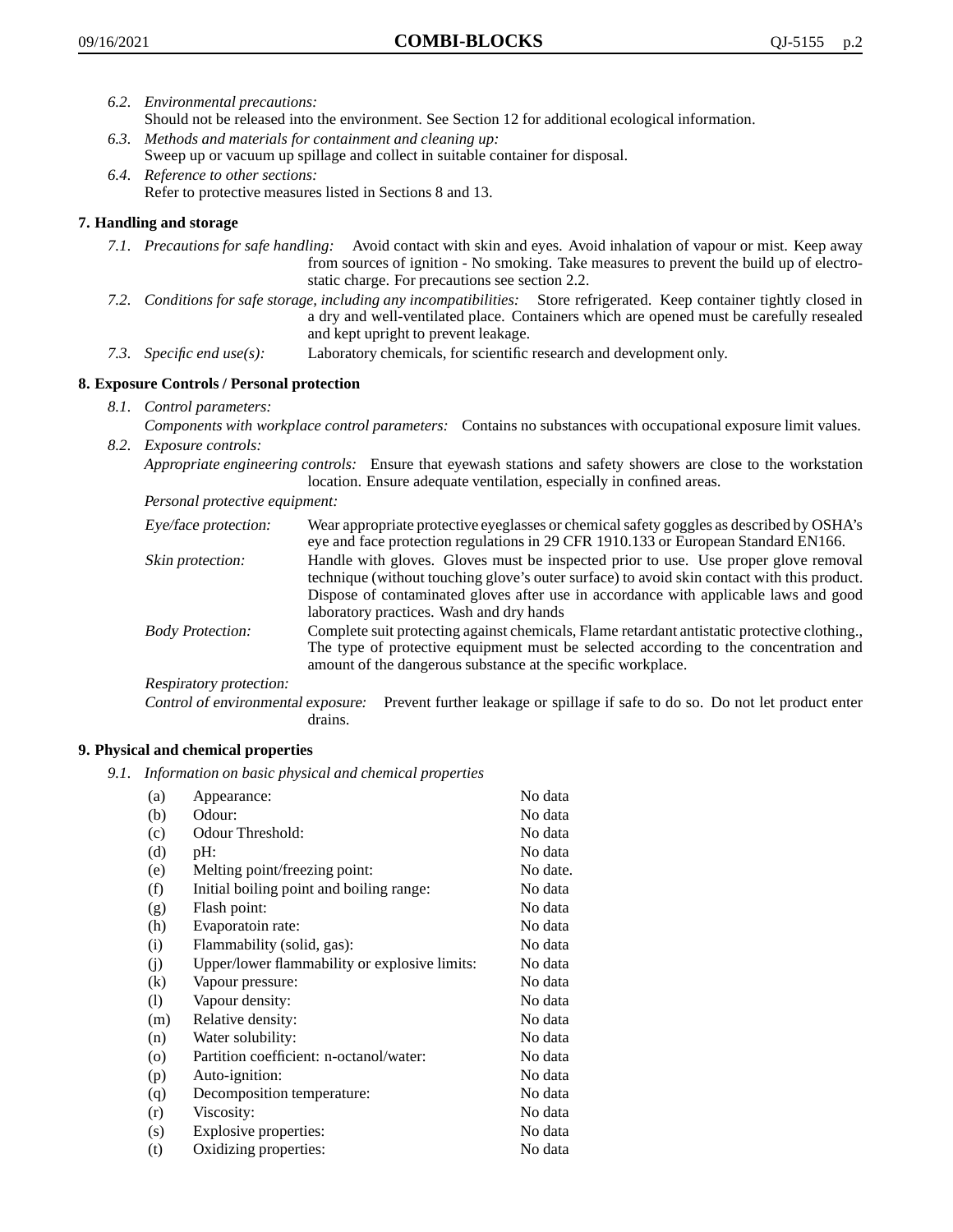*9.2. Other safety information:*

| Formula          | $C_8H_{15}NO_2$ .ClH |
|------------------|----------------------|
| Molecular weight | 193.7                |
| CAS Number       | 1392804-16-8         |

## **10. Stability and reactivity**

- *10.1. Reactivity* No data
- *10.2. Chemical stability* Stable under recommended storage conditions.
- *10.3. Possibility of hazardous reactions* No data
- *10.4. Conditions to avoid*
- *10.5. Incompatible material* No data.
- *10.6. Hazardous decomposition products:*

Hazardous decomposition products formed under fire conditions: Carbon monoxide, nitrogen oxides, hydrogen chlo-

|                               | ride.          |
|-------------------------------|----------------|
| Other decomposition products: | No data        |
| In the event of fire:         | See Section 5. |

#### **11. Toxicological information**

*11.1 Information on toxicological effects*

| Acute toxicity:                                            | No data available.                                                                                                                              |
|------------------------------------------------------------|-------------------------------------------------------------------------------------------------------------------------------------------------|
| Skin irritation/corrosion:                                 | No data available.                                                                                                                              |
| Eye damage/irritation:                                     | No data available.                                                                                                                              |
| Respiratory or skin sensitization:                         | No data available.                                                                                                                              |
| Germ cell mutagenicity:                                    | No data available.                                                                                                                              |
| Carcinogenicity:                                           | No data available.                                                                                                                              |
| Reproductive toxicity:                                     | No data available.                                                                                                                              |
| Specific target organ system toxicity - single exposure:   | No data available.                                                                                                                              |
| Specific target organ system toxicity - repeated exposure: | No data available.                                                                                                                              |
| Aspiration hazard:                                         | No data available.                                                                                                                              |
| Additional information:                                    | To the best of our knowledge, the chemical, physical and toxicological proper-<br>ties of this substance have not been thoroughly investigated. |

#### **12. Ecological information**

| 12.1. Toxicity                                              | No data available. |
|-------------------------------------------------------------|--------------------|
| 12.2. Persistence and degradability                         | No data available. |
| 12.3. Bioaccumulative potential                             | No data available  |
| 12.4. Mobility in soil                                      | No data available  |
| 12.5. Results of PBT and vPvB assessment No data available. |                    |
| 12.6. Other adverse effects                                 | No data available. |

#### **13. Disposal Considerations**

*13.1. Waste treatment methods*

Product Arrange disposal as special waste, by licensed disposal company, in consultation with local waste disposal authority, in accordance with national and regional regulations. Contaminated packaging Dispose of as unused product.

#### **14. Transportation information**

*DOT (US), IMDG and IATA:*

No known hazard for air and ground transportation.

#### **15. Regulatory information**

No chemicals in this material are subject to the reporting requirements of SARA Title III, Section 302, or have known CAS numbers that exceed the threshold reporting levels established by SARA Title III, Section 313.